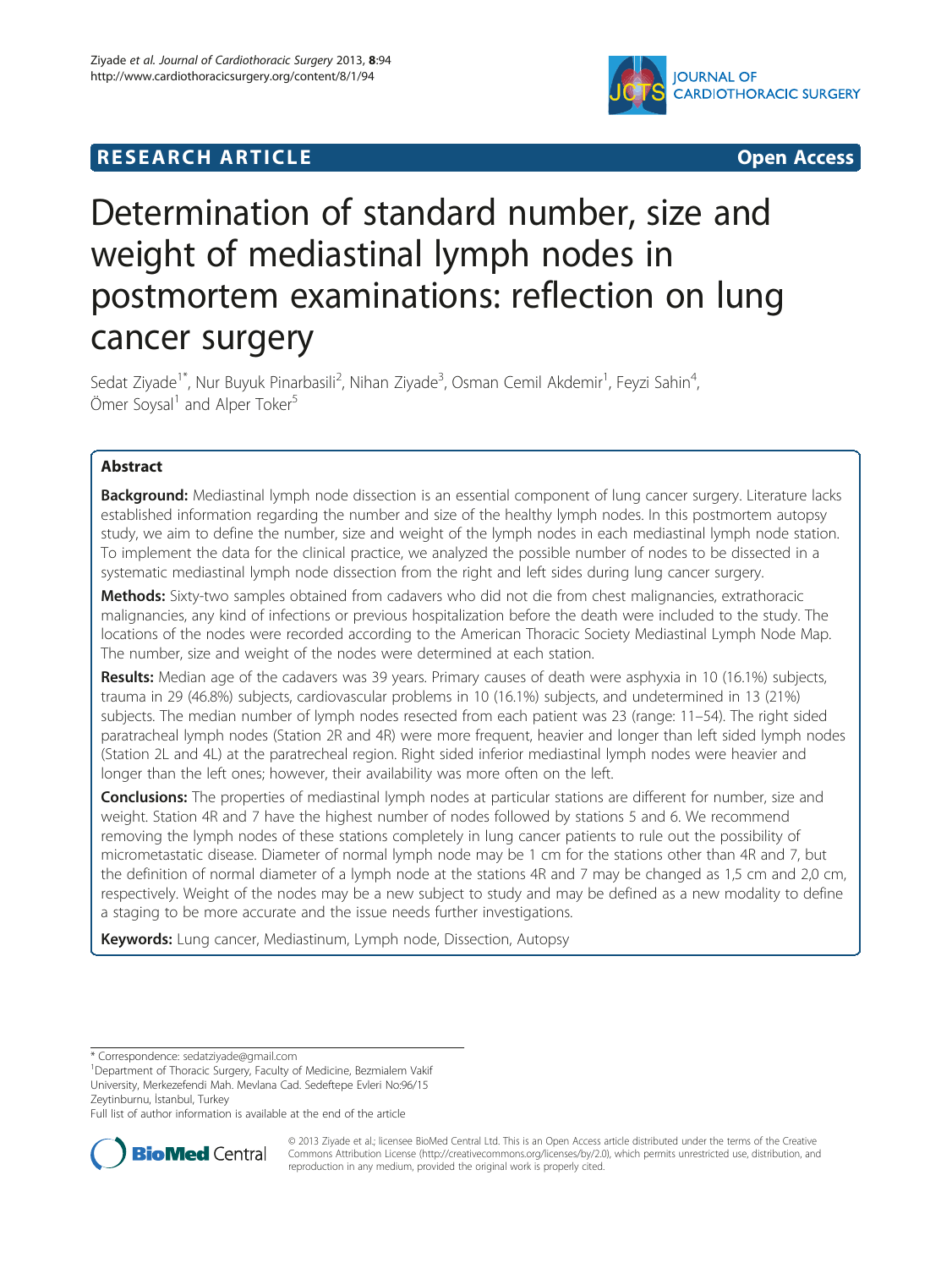## Background

The debate on the extent of mediastinal lymph node dissection (MLND) and its possible effect on prognosis of patients who undergo lung resection for lung cancer remain ongoing. With increasing evidence of importance of the accurate mediastinal lymphatic staging, thoracic surgeons try to standardize the terminology, definitions and their procedures [\[1](#page-7-0)]. It is accepted that, without MLND or systematic mediastinal lymph node sampling (MLNS), an accurate staging will be impossible. Indications for radical mediastinal lymphadenectomy remain unclear with controversy regarding its benefits and safety. Proponents of radical mediastinal lymphadenectomies (RML) claim that the procedure is safe, that it improves accuracy of staging and provides survival benefit [[2,3\]](#page-7-0). Opponents of mediastinal dissection were concerned about the increased length of hospital stay secondary to increased morbidity, blood loss, duration of the intervention, higher incidence of recurrent laryngeal and phrenic nerve injuries, chylothorax and bronchopleural fistula [[4](#page-7-0)]. In the literature, there are only two randomized studies which state that these concerns are unfounded [\[3,5](#page-7-0)]; however, micrometastatic disease is diagnosed more accurately with the method [\[2,4\]](#page-7-0) and in various nonrandomized comparative studies a survival benefit for MLND has been clearly shown [\[2,3\]](#page-7-0). Despite the extensive effort for mediastinal lymph node evaluation in cancer patients by number, size and weight, normal mediastinal lymph nodes in healthy subjects have not been accounted for so far. We hypothesized that the number and size of lymph nodes may be different in each particular lymph node station and standardization of lymph node dissection or sampling may require consideration on the original number, size and weight in the otherwise healthy, postmortem subjects. In this autopsy study, we aim to define the number, size and weight of the lymph nodes in each mediastinal lymph node station.

## **Methods**

#### Subjects

This study was conducted at the Istanbul Forensic Science Laboratory between January 2011 and June 2011 and study approved Istanbul Forensic Science Laboratory Scientific Study Council by the number B.03.1.ATK.0.01.00.08/27. The study population was selected from the cadavers who were sent to this center for legal autopsy. Sixty-four cadavers were included in the study. They did not have any conditions that might affect the size, weight or number of mediastinal lymph nodes such as chest malignancies, extrathoracic malignancies, any kind of infections or previous hospitalization before death. The dissection was completed within the first 24 hours after exitus. The mediastinum and lungs were resected en bloc from soft palate to diaphragm by resecting soft palate, tongue, esophagus, larynx, trachea and the part of aorta just above the diaphragm (Figure 1). Anatomic locations of the mediastinal lymph nodes were recorded according to the American Thoracic Society Mediastinal Lymph Node Map [[6](#page-7-0)]. Lymph nodes dissections were done in order of station 9 to the station 2 bilaterally by an expert thoracic surgeon by removing the fat surrounding the each lymph node (Figures [2](#page-2-0) and [3\)](#page-2-0). The number, size (long axis of the lymph node in mm) and weight (in grams as weighted by Radwag as  $220/C2$  Analytic Scale<sup>®</sup>) of the lymph nodes were determined for each station of mediastinum. The lymph nodes were placed separately in boxes with 37% formalin for further pathological examination and one of the resected hilar lymph node during the mediastinal lymph nodes resection was sent for microbiological analysis. Besides the resected lymph nodes, the whole parts of the resected lung were

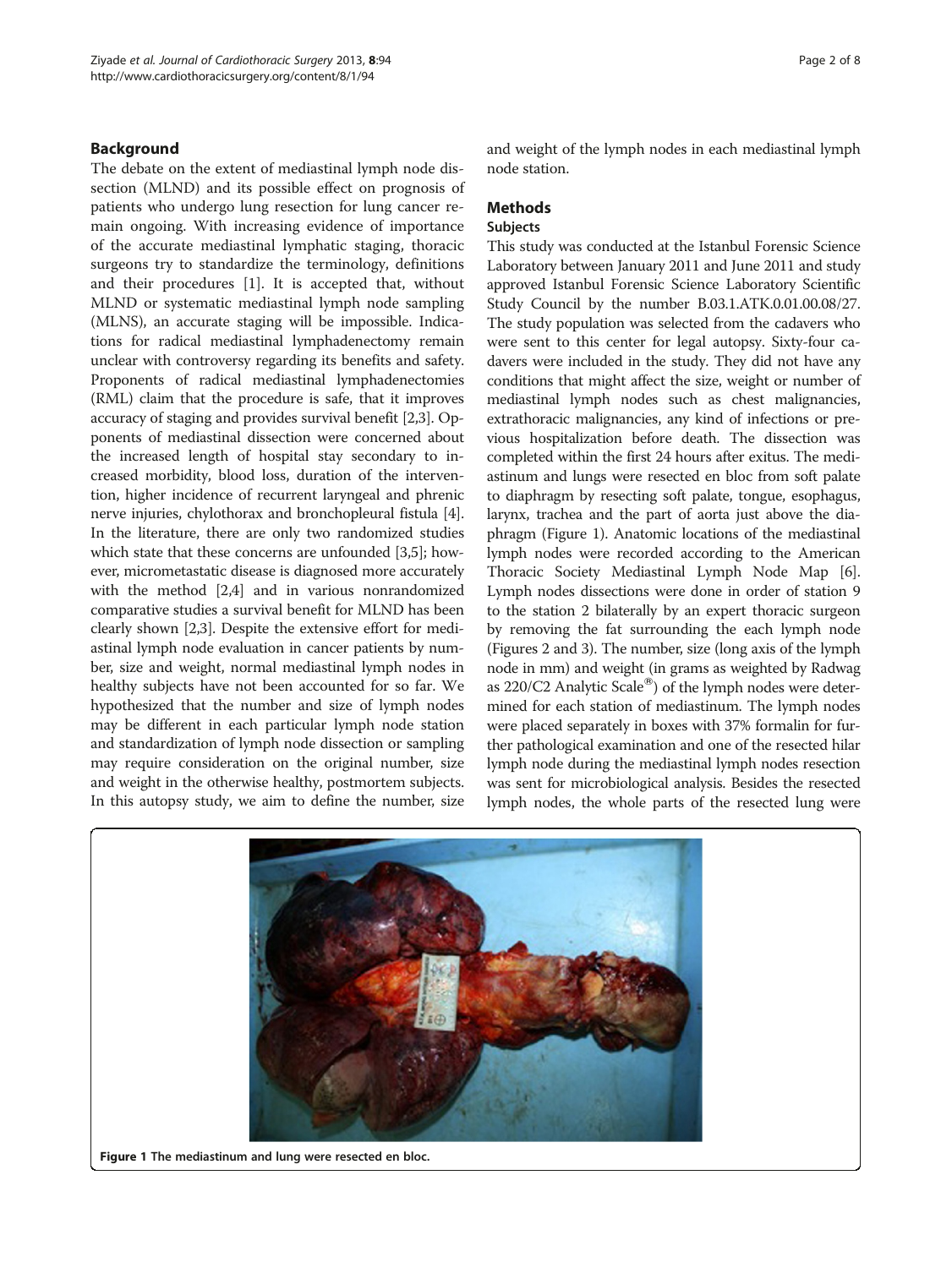<span id="page-2-0"></span>

also sent for pathological and microbiological examinations. The case was excluded from the study population when any infections were detected in those lung tissues. All dissections and separations were carried out by the same thoracic surgeon (S.Z.).

## Microbiological analysis

The microbiological examinations were performed at postmortem microbiology laboratory of the Turkish Republic Ministry of Justice Forensic Medicine by same microbiologist (N.Z.). Lymph node samples were examined especially for tuberculosis and all of them underwent homogenization and decontamination with N-acetyl-L-Cystein-NaOH. Then, These 62 samples were inoculated in Lowenstein Jensen medium and evaluated by Ehrlich Ziehl Nielsen (EZN) staining technique. The subjects were excluded when any culture resulted as positive.

## Pathological analysis

The pathological examinations were performed at the pathology laboratory of Bezmialem Vakif University Faculty of Medicine by the same pathologist (N.B.P.). Formalin fixed lymph nodes were measured and numbers were recorded.

They were sectioned in the longitudinal axis with 0.5 cm and embedded in paraffin blocks. Two-micron slices were stained with Hematoxylene Eosin and examined under the light microscope. Any histopathological situations that may cause lymphadenopathy (e.g. sarcoidosis, tuberculosis, lymphoma etc.) were excluded.

## Statistical analysis

Data were analyzed with the SPSS software version 19.0 for Windows (SPSS Inc., Chicago, IL, USA) for descriptive statistics and frequencies. All the values were presented as median minimum and maximum values or/and mean ± standard deviation. Odds ratio was presented as OD with 95% confidence limits. Qualitative data were evaluated with Pearson Chi square or Fischer's Exact Tests. Quantitative data were examined with Independent Samples T test. Statistical significance was defined if p value was <0,05.

## Results

During the study period 64 cadavers were included in the study but two cadavers were excluded from the study because post-mortem examination revealed tuberculosis in one of them and lung infection in the other. A total of 62

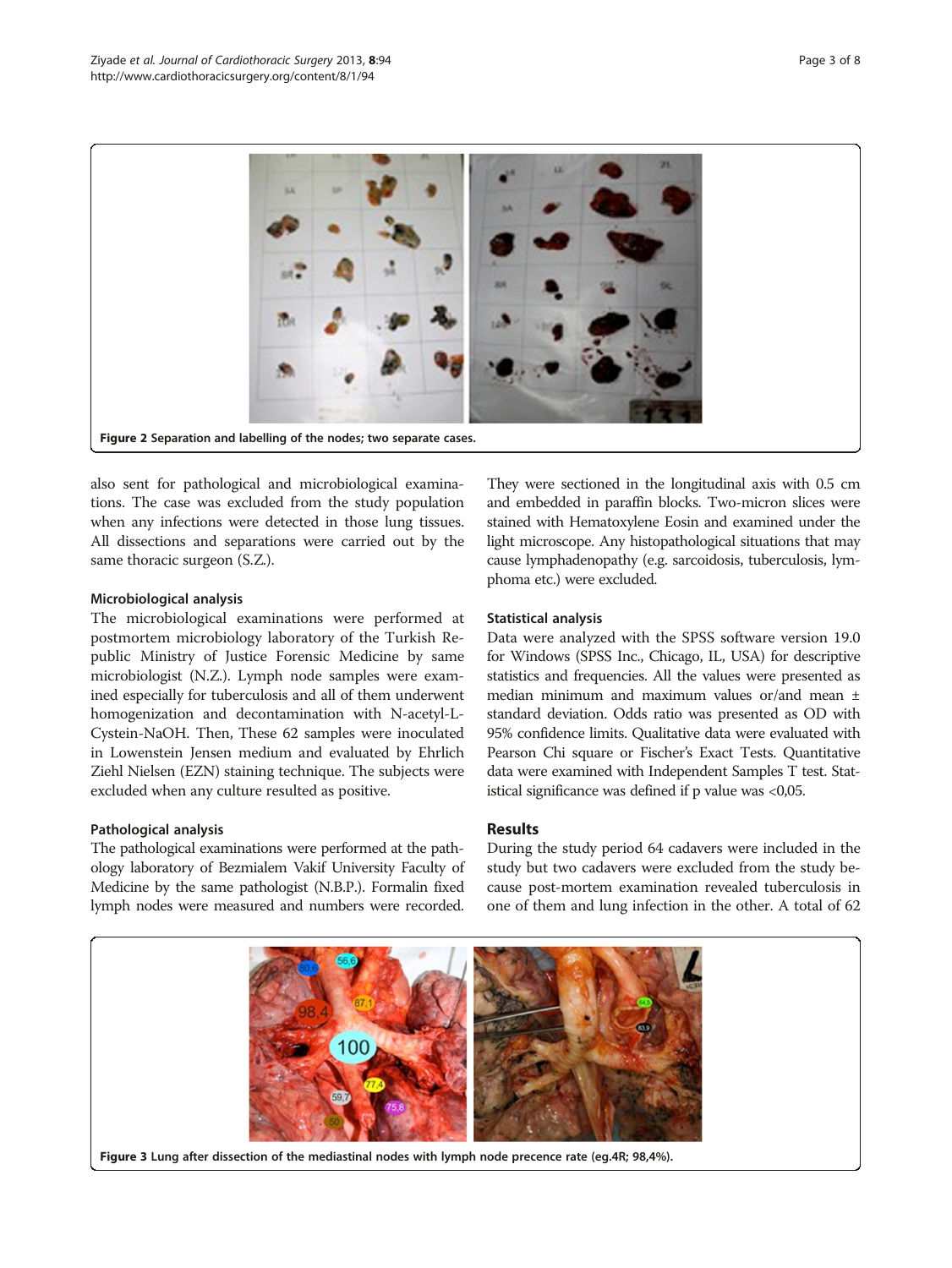cadavers were evaluated with the age median of 39 years (min 12 years – max 79 years). Primary causes of death in our study population were trauma in 29 (46.8%) subjects, asphyxia in 10 (16.1%) subjects, cardiovascular problems in 10 (16.1%) subjects, and undetermined in 13 (21%) subjects.

From mediastinal 2R, 2L, 3A, 3P, 4R, 4L, 5, 6, 7, 8R, 8L, 9R and 9L lymph node stations (total 13 stations) a mean of 9,9 stations were found to have a tissue to be dissected. Out of these a median of 1 (min:0 - max:3) lymph node stations were found to be false positive due to presence of fatty tissue, thymic tissue or muscle tissue instead of lymph node by light microscopy. All the false positive stations were excluded. The excluded false positive lymph nodes and the rate of lymph node positivity with respect to the station are shown on Table [1](#page-4-0).

The percentage of lymph node presence, the median of lymph node size, the median of weight of lymph nodes and the median number of mediastinal lymph node with respect to stations were summarized as follows and presented in Figures [3](#page-2-0) and [4.](#page-5-0)

## Station 2 lymph nodes

The availability frequency of the lymph nodes (LN) at Station 2R was 80,6% whereas 56,6% at the corresponding site (p:0,004) with rough inspection among the cadavers. However, after comprehensive histopathologic dissection we detected median number of 2 LN at each site (p:0,33). There was not a statistically significant difference between the median weight of LN (gr) at Station 2R and Station 2L [0,21 gr. at 2R vs. 0,17 gr. at 2L. (p: 0,06)]. The median longest lymph node diameter (mm) was statistically different between the stations 2R and 2L, as 10 mm and 9 mm, respectively (p: 0,03).

## Station 4 lymph nodes

The detailed histopathological examination of the specimens at the station 4R and 4L revealed 4 and 2 LN (p:0,000), respectively, although we resected LN at 98,4% rate from Station 4R and 87,1% from 4L (p:0,032) from the en bloc tissues. The median weight of resected LN tissues were 1,08gr vs. 0,36gr on the right and the left sides (p:0,000). The lengths of the LN were measured median of 18 mm on the right side and 12 mm on the left side (p:0,000).

The stations 2 and 4 are paratracheal regions and located at each side of the trachea. The right sided paratracheal LN were more frequent, heavier and longer than left sided LN at the paratrecheal region.

Station 3 lymph nodes (3 anterior and posterior LN) Station 3 LN are located at the anterior and posterior regions of the trachea rather than right and left side. The presence of LN at the anterior portion was %45.2 and %14.5 posteriorly among the cadavers, (p:0,000). Histopathological dissection revealed 1 LN at each side The median weight was 0,21gr at Station 3A and 0,11gr at Station 3B (p:0,29). The median LN diameters were 10 mm and 6 mm at 3A and 3P, respectively (p:0,31).

#### Station 5 and 6 lymph nodes

Station 5 and 6 LN are perivascular LN and located only at the left side of the mediastinum near the aorta and the pulmonary artery. They were detected at a frequency of 83,95 at Station 5 and 64.5% at Station 6; however, histopathological availability was 3 nodes at each. The corresponding median weights were 0,50gr and 0,30gr and diameters were 13 and 10 mm.

#### Station 7 lymph nodes

Station 7 is located below the carina and regarded as the central LN station. The lymph nodes were 100% available in all patients during dissection with a median number of 4. Moreover, the Station 7 included the heaviest and longest LN among the population with a median weight of 2,12gr and diameter of 27 mm, respectively.

#### Station 8 lymph nodes

The presence of LN among the specimens were 59.7% vs. %77.4% at the right and left sides, respectively (p:0,033). Dissections revealed 2 LN at each side (p:0,37). There was not a statistically significant difference between the weight (0,24 at 8R vs. 0,28 at 8L, p:0,37) and length (11 mm at 8R and 12 mm at 8L, p:0,44).

## Station 9 lymph nodes

The detailed histopathologic examination of the specimens at the Station 9R and 9L revealed 2 and 2 LN (p:0,97), respectively although we could resect LN at 50% rate from Station 8R and 75.8% from 8L (p:0,003) from the cadavers. The median weight of resected LN tissues were 0,19gr vs. 0,25gr at the right and the left sides (p:0,32). The lengths were measured median of 9 mm at Station 8R and 12 mm at the Station 8L (p:0,09).

Although statistical analysis did not reveal a statistically significant difference between the weight and length of the LNs at the inferior mediastinal LNs, i.e., Station 8 and 9, the diameters and weight were higher at the left sided LNs. Additionally, although the histopathologic dissections of each specimen from Station 8 and 9 revealed 2 LNs on each side, their availability was more often on the left side in the population (Table [2\)](#page-5-0).

The demographic features of each lymph node station are presented on Table [1](#page-4-0).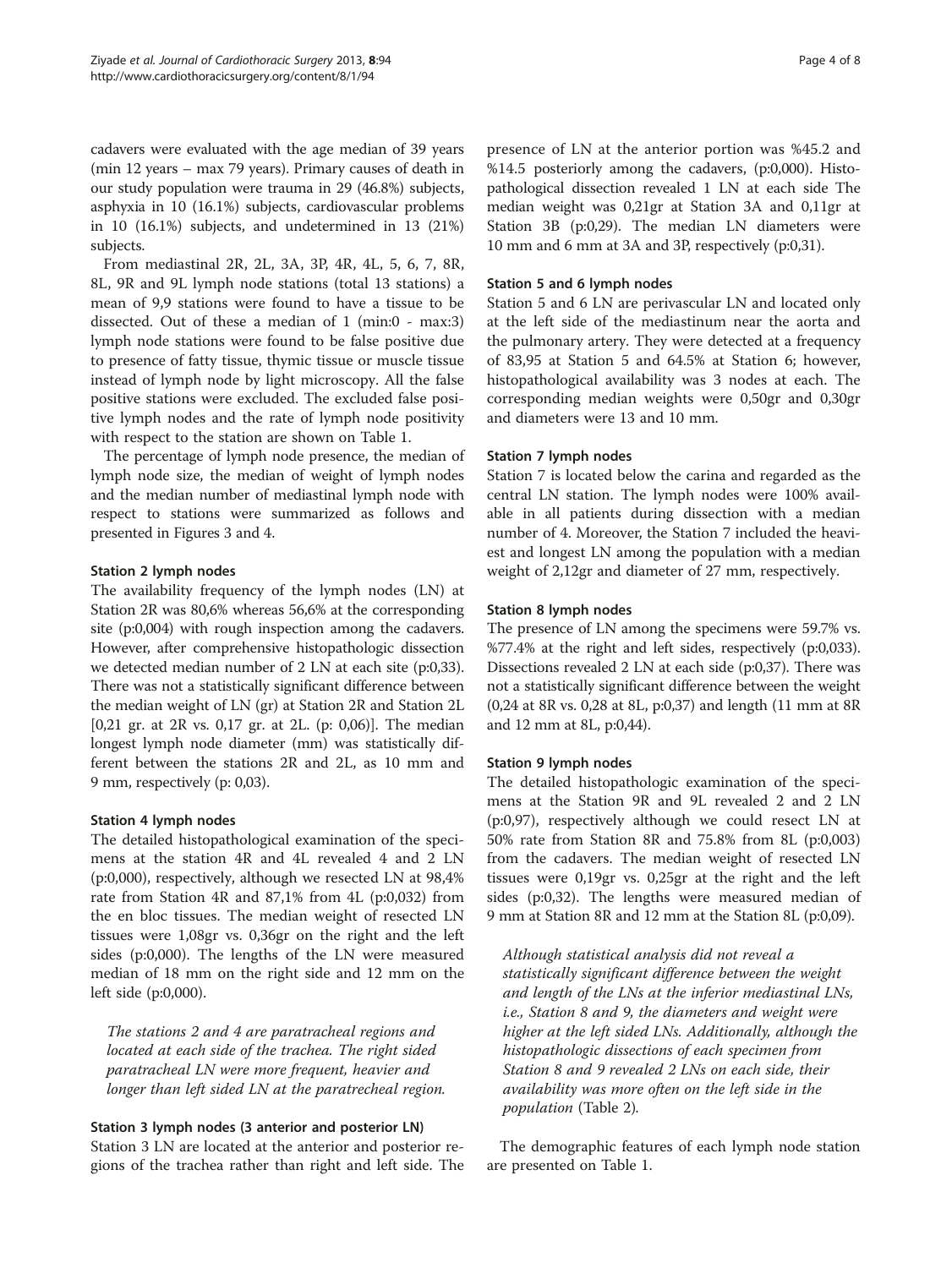<span id="page-4-0"></span>Table 1 An overview of the characteristics of the right and left sided mediastinal lymph node stations

| Lymph node<br>stations | <b>Excluded (false</b><br>lymph node) (%) p | Node presence<br>rate $(\%) P$ | Weight of LN (gr)<br>Median (min-max) p***     | Longest diameter (mm)<br>Median (min-max) p*** | Number of LN Median<br>(min-max) $p***$ |
|------------------------|---------------------------------------------|--------------------------------|------------------------------------------------|------------------------------------------------|-----------------------------------------|
| $2R-2L$                | $11.3 - 6.5$ n.s.*                          | $80.6 - 56.6$ 0.004*           | $0,21$ (0,02 - 3,26) 0,17 (0,01 - 1,16) n.s.   | $10(4-30)$ 9 (3-20) <b>0,032</b>               | $2(1-7)$ 2 $(1-9)$ n.s.                 |
| 4R-4L                  | $0 - 8.1$ n.s.**                            | 98.4-87.1 0.032**              | $1,08$ (0,07 - 12,36) 0,36 (0,03 - 2,11) 0,000 | 18 (5-44) 12 (4-31) 0,000                      | $4(1-10)$ 2 (1-11) <b>0,000</b>         |
| $3A-3P$                | $1.6 - 0$ n.s.**                            | $45.2 - 14.5$ 0.000*           | $0.21$ (0.05 - 2.60) 0.11 (0.02 - 0.96) n.s.   | $10(6-23)$ 6 (4-24) n.s.                       | $1(1-5)1(1-5)$ n.s.                     |
| 5                      | 1.6                                         | 83.9                           | $0.50(0.07 - 2.48)$                            | $13(6-30)$                                     | $3(1-7)$                                |
| 6                      | 16.1                                        | 64.5                           | $0,30(0,01 - 5,19)$                            | $10(3-32)$                                     | $3(1-8)$                                |
|                        |                                             | 100                            | $2.12(0.16 - 8.68)$                            | $27(9-62)$                                     | $4(1-18)$                               |
| 8R-8L                  | $16.1 - 9.7$ n.s.*                          | $59.7 - 77.4$ 0.003*           | $0,24$ (0,03 - 3,40) 0,28 (0,04 - 35,0) n.s.   | 11 (4-29) 12 (2-26) n.s.                       | $2(1-5)$ 2 (1-6) n.s.                   |
| 9R-9L                  | 19.4-8.1 n.s.*                              | 50-75.8 0,003*                 | $0,19$ (0,04 - 2,0) 0,25 (0,04 - 2,05) n.s.    | $9(4-29)$ 12 (5-31) n.s.                       | $2(1-8)$ 2 (1-5) n.s                    |

The heaviest, longest diameter and highest number zones are stations 4R and 7.

\*Pearson Chi-Square Test, \*\*Fisher's Exact Test, \*\*\* İndependent samples T test, R: right, L: left, LN: Lymph node.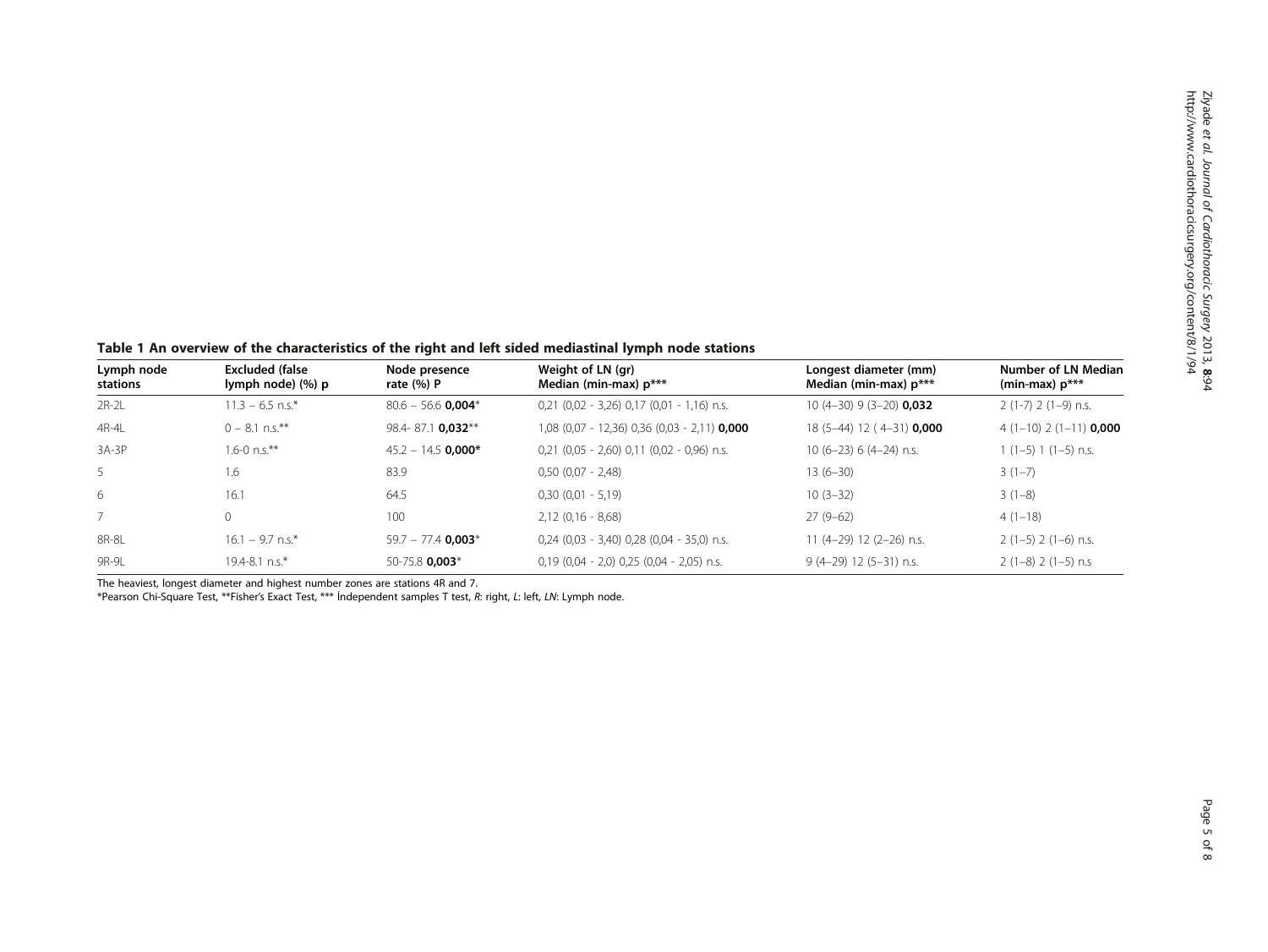<span id="page-5-0"></span>

#### Right sided stations vs. left sided station

Right sided stations were present for Stations 2, 4, 8, and 9 whereas left ones included Stations 2, 4, 5, 6, 8, and 9. When assuming that the total number of expected LN to be at least 248 (4 lymph node stations in 62 cadavers) in the total, we were able to detect 179 (72.1%) LN on the right side. In contrast, the expected number of LN was to be at least 372 for the left side; however, we dissected 277 (74.4%) LN from the left side. There was a statistically insignificant difference between the number of the LN at each side (p:0,748). The mean of the weight of right sided LN were 0,90±1,39gr and 0,66±2,15 gr. for the left side which was not statistically significant (p:0,45 ). On the other hand, mean of the diameter of the LN was significantly different between sides as 14,16±7,41 mm on the right side vs.  $12,85\pm5,68$  mm on the left (p: 0,045). Histopathologic dissection revealed a mean number of 2,92±1,95 LN on the right side and 2,48±1,56 LN on the left side (p:0,010). As a result, weight of lymph nodes with respect to side of localization were not different at each side. The right sided lymph nodes were found to be longer in diameter and more in number than left sided ones (p<0.05) [Table 2].

In implementation of this data to the clinical practice, we have analyzed the possible number of nodes to be

|  | Table 2 Comparison of left and right sided lymph nodes |  |  |  |  |
|--|--------------------------------------------------------|--|--|--|--|
|  |                                                        |  |  |  |  |

| <b>Total</b> | Group | N   | Median<br>(min-max)  | Mean  | Std.<br><b>Deviation</b> | Р     |
|--------------|-------|-----|----------------------|-------|--------------------------|-------|
| Weight       | R     | 179 | $0,41$ $(0,02-2,36)$ | 0,90  | 1,39                     | n.s.  |
|              |       | 277 | $0,35(0,01-35)$      | 0,66  | 2,15                     |       |
| Length       | R     | 179 | $13(4-44)$           | 14.16 | 7.41                     | 0,045 |
|              | L     | 277 | $12(2-32)$           | 12,85 | 5,68                     |       |
| Number       | R     | 179 | $2(1-10)$            | 2,92  | 1,95                     | 0,010 |
|              |       | 277 | $2(1-11)$            | 2.48  | 1.56                     |       |

Left and right sided nodes are compared. Stations 3A, 3P and 7 are excluded and stations 5 and 6 nodes are included in the left sided nodes. Lymph nodes were equal in weight, however, right sided nodes are demonstrated to be larger in diameter and higher in number (Independent samples T test).

dissected during a systematic mediastinal lymph node assessment with respect to side. We compared the stations 2R, 4R, 7, 8, and 9 of the right side to stations with 5, 6, 7, 8, and 9 of the left side. We found out that 12 lymph nodes should be dissected on right systematic MLND and 11 lymph nodes would be dissected on left systematic MLND. Thus, systematic mediastinal nodal dissection on both sides demonstrated statistically indifferent number of nodes (Table 3).

## **Discussion**

Despite highly developed noninvasive and invasive techniques like PET-CT, mediastinoscopy, EBUS or EUS, preoperative accurate diagnosis of mediastinal lymph node metastasis is still a problem for thoracic surgeons as well as patients undergoing surgery for lung cancer. Therefore, intraoperative mediastinal node dissection is still the gold standard for pathological staging of thoracic malignancies [\[1\]](#page-7-0). Standardized techniques of mediastinal nodal dissection were recommended based on the data retrieved from lung cancer patients without implementing the findings of normal subjects. Lymph nodes detected in lung cancer patients may demonstrate physical properties not only due to metastasis but also due to underlying pneumonia. We believed a revisit is required on normal size, weight and length of the mediastinal lymph nodes in healthy subjects due to lack of data to help the standardization of the surgical procedures for intrathoracic tumors. Literature lacks an established study for mediastinal lymph node dissection of healthy subjects. Only seldom reports mention about autopsy and computerized

#### Table 3 Systematic dissection in right and left thoracotomies

|                       | Median (n)      | Mean (n) | S.D. | D    |
|-----------------------|-----------------|----------|------|------|
| Right systematic MLND | 12 nodes (4-30) | 12.5     | 45   | n.s. |
| Left systematic MLND  | 11 nodes (3-24) | 11.4     | 4.9  |      |

Independent samples T Test.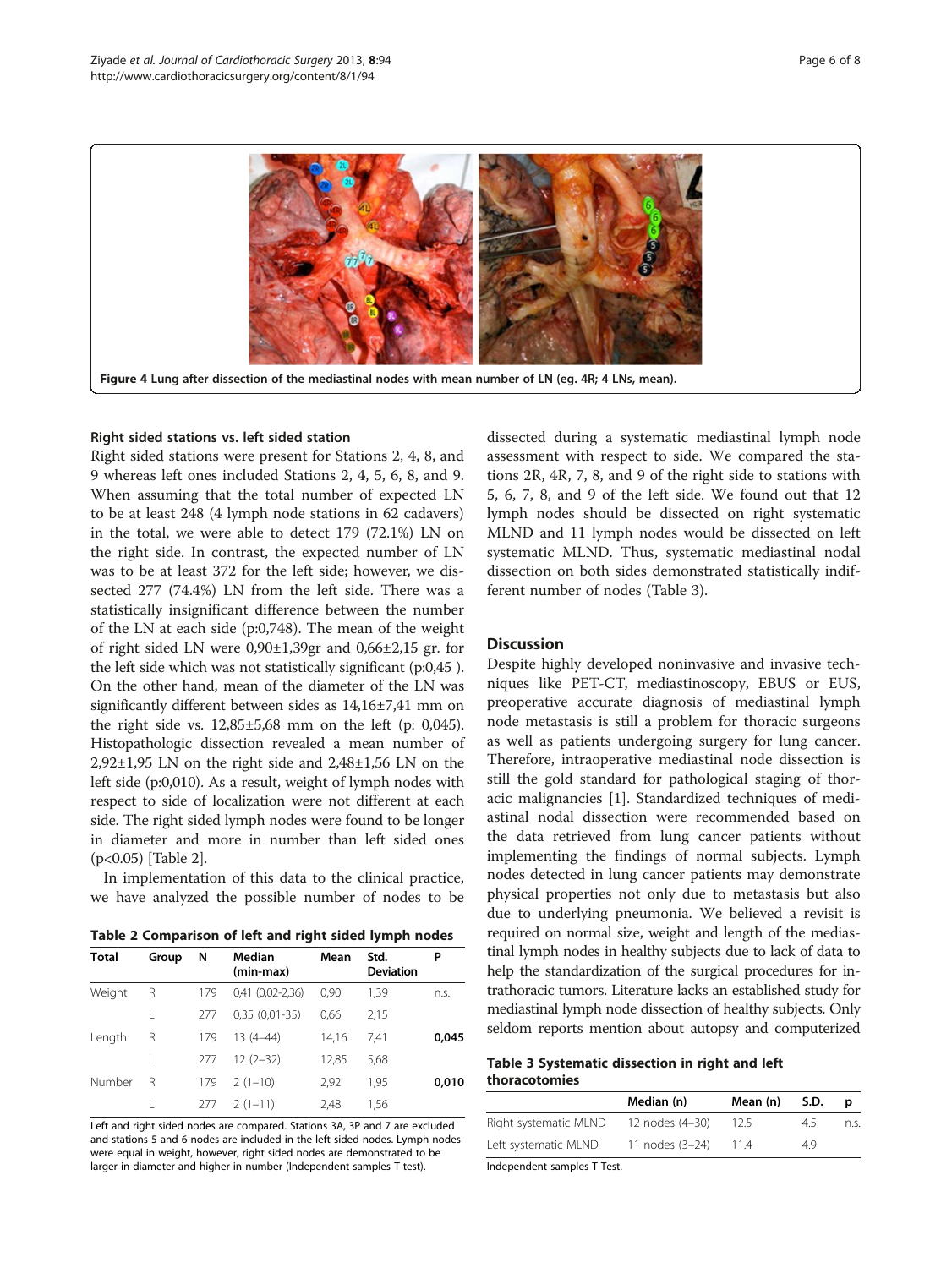chest tomography findings [\[7](#page-7-0)]. The current study gives information for the first time in the literature about features of mediastinal lymph nodes, which may be taken as normal in autopsy series. For instance, we found the largest and normal mediastinal nodes in the right paratracheal and subcarinal regions and, the right sided nodes are larger than the left sided nodes.

This lymph node evaluation study was done in otherwise normal healthy subjects died from noninfectious and non oncologic reasons. Paratracheal lymph node dissection is a general practice during lung cancer surgery in the right thoracotomy; however, left sided paratracheal dissection needs additional maneuvers and commonly not employed in the routine practice. In this study, we have demonstrated that right sided nodes, the 2R and 4R, are more commonly present than their counterparts. Station 4R is demonstrated to be longer in diameter and heavier in weight than station 4L. Additionally, station 7 has been shown to be the highest rate of node presence (100%), the heaviest (2,12 gram median), and the longest (27 mm median) one among the stations. In the inferior mediastinal node evaluation, number of lymph nodes was demonstrated to be higher in the left side when we compared stations 8 and 9; however, their length, weight and number were similar in both sides. In comparison of the two hemithoracic dissections, lymph nodes were shown to be equal in weight; however, right sided nodes are demonstrated to be larger in diameter and higher in number. In implementation of this data into clinical practice, we have analyzed the possible number of nodes to be dissected in a systematic mediastinal lymph node dissection in right and left sides by comparing the stations 2R, 4R, 7R, 8R, 9R stations and 5L, 6L, 7L, 8L, 9L stations. Systematic dissection revealed almost equal number of nodes in both sides. This study showed that a median of 12 nodes in the right and 11 nodes in the left chest have been resected from the mediastinum in healthy subjects; however, literature concerning mediastinal nodal dissection reveals discrepancy, creating a real confusion for chest surgeons. Excised number of mediastinal nodes with SND have been presented to be 17.3 nodes [\[3](#page-7-0)], 38.9 nodes (bilateral mediastinal dissection with transcervical technique, excluding station 9) [\[8\]](#page-7-0), 40.3 in the right vs. 37.1 in the left (including hilar resion and stations 11 and 12) [[9](#page-7-0)], 8.6 nodes (with video assisted mediastinoscopic lymphadenectomy (VAMLA) from paratracheal stations and station 7 [[10](#page-7-0)], 16 nodes with VAMLA [[11](#page-7-0)], and 8.4 nodes from paratracheal region only via left thoracotomy [[12](#page-7-0)]. The presence of either micro metastasis, reaction to a tumor or to an infection in the lung distal to the tumor may be the reason for these discrepancies.

In this study we have shown that stations 4R and 7 have a median of 4 nodes and removing single of node from these stations may not totally reflect the micrometastatic

disease located in these stations, where as removing a single node from station 2R, 8R, 9R may have a higher possibility to reflect the actual situation due to presence of median number of 2, 2, 2 nodes, respectively. Similarly in the left hemithoracic stations 5 and 6 have a median of 3 nodes. Thus removing a single node from these stations may not reflect the actual pathological situation as removing a single node from station 8 and 9 which have a median of 2 nodes. As a result one can recommend removing more nodes compared to other stations or perform a complete dissection of the stations 4R and 7 in the right hemithorax and stations 5, 6 and 7 in the left chest. In the analysis of imaginary right and left sided systematic SND, we have demonstrated that a median of 12 and 11 nodes were removed, which merits almost the similar number proposed by Goldstraw [[13](#page-7-0)], which is a recommendation of 10 nodes from 3 stations including station 7. According to the results of the current study similar sampling from each station may not be the correct approach. For example, sampling of a single node from station 2R, 8R and 9R have the possibility of 50% to find a micrometastatic disease whereas this possibility decreases to 25% in stations 4R and 7. To increase reliability of tumor free rate up to at least 50% during oncologic surgery, surgeons have to remove at least 2 nodes from stations 4R and 7.

In addition to the variability of the number of lymph nodes, the size was demonstrated to be longer in stations 4R and 7. In the study, we have calculated the median longest diameter as 11 mm. However, in stations 4R and 7, lymph nodes as big as 18 mm and 27 mm, respectively, were also detected found. This findings showed similarities with previous papers [\[7,14\]](#page-7-0). Stations other than 4R and 7 revealed lymph nodes with median longest diameter of 10 mm. This may be a useful data for a developing country or immigrant patients in developed countries and may not reflect the actual size in the developed country populations. Additionally, the information may prevent to perform unnecessary diagnostic mediastinoscopies in healthy patients with enlarged 4R and 7 stations with negative positron emission computerized tomography (PET-CT) findings. We may define the normal lymph node diameter for different stations. Normal lymph node diameter may be 1 cm for the stations other than 4R and 7. The new definition of normal diameter of 4R and 7 may be 1.5 cm and 2,0 cm, respectively.

We have studied weight of the lymph nodes in each station with a very sensitive scale. It was shown that stations 4R and 7 are the heaviest stations. Currently, the weight of a lymph node does not have any clinical implication, but in the very near future it seems a new staging modality may bring the weight of lymph node as an indication for completeness of dissection. Recently, an article comparing VATS with open lung resections with